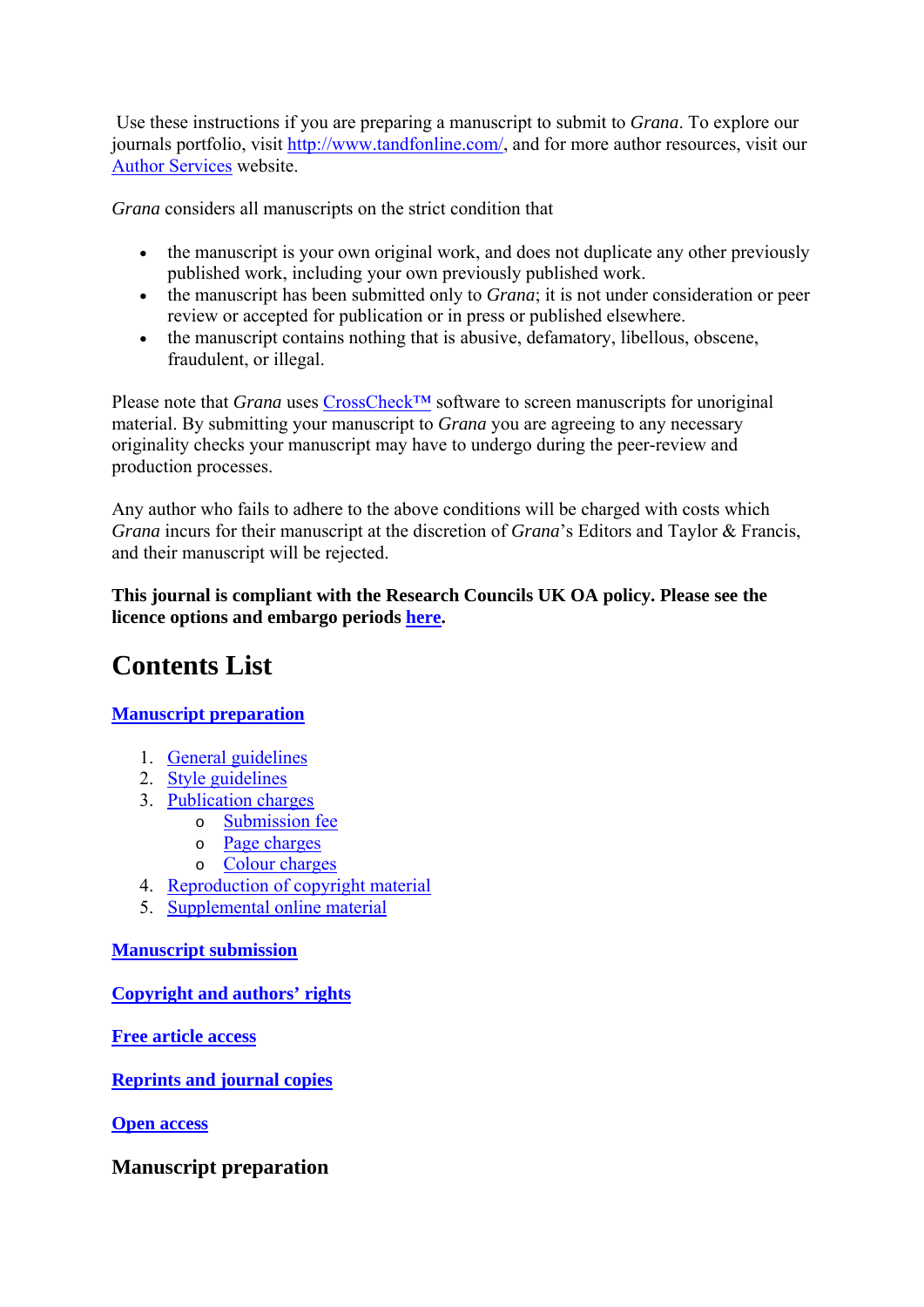# **1. General guidelines**

#### ↑Back to top.

- *Grana* publishes research papers in two categories: 'Original Articles' and 'Short Communications' (preliminary reports of special interest that are given expedited publication). Occasionally 'Book Reviews' will also be printed, and editors will commission 'Review Articles'. *Grana* also publishes contributions to the European Pollen Database (EPDB) at irregular intervals.
- Manuscripts are accepted in English. British English spelling and punctuation are preferred. Please use single quotation marks, except where 'a quotation is "within" a quotation'. Long quotations of 40 words or more should be indented without quotation marks.
- Manuscripts should be compiled in the following order: title page; abstract; keywords; main text; acknowledgements; specimens investigated (if applicable); references; appendices (as appropriate); table(s) with caption(s) (on individual pages); figure caption(s) (as a list).
- Abstracts not exceeding 250 words are required for all manuscripts submitted.
- Each manuscript should have 3 to 10 keywords.
- Search engine optimization (SEO) is a means of making your article more visible to anyone who might be looking for it. Please consult our guidance here.
- Section headings should be concise.
- All authors of a manuscript should include their full names, affiliations, postal addresses, telephone numbers and email addresses on the cover page of the manuscript. One author should be identified as the corresponding author. Please give the affiliation where the research was conducted. If any of the named co-authors moves affiliation during the peer review process, the new affiliation can be given as a footnote. Please note that no changes to affiliation can be made after the manuscript is accepted. Please note that the email address of the corresponding author will normally be displayed in the article PDF (depending on the journal style) and the online article.
- All persons who have a reasonable claim to authorship must be named in the manuscript as co-authors; the corresponding author must be authorized by all coauthors to act as an agent on their behalf in all matters pertaining to publication of the manuscript, and the order of names should be agreed by all authors.
- Biographical notes on contributors are not required for this journal.
- Please supply all details required by any funding and grant-awarding bodies as an Acknowledgement on the title page of the manuscript, in a separate paragraph, as follows:
	- o *For single agency grants:* "This work was supported by the [Funding Agency] under Grant [number xxxx]."
	- o *For multiple agency grants:* "This work was supported by the [Funding Agency 1] under Grant [number xxxx]; [Funding Agency 2] under Grant [number xxxx]; and [Funding Agency 3] under Grant [number xxxx]."
- Authors must also incorporate a Disclosure Statement which will acknowledge any financial interest or benefit they have arising from the direct applications of their research.
- For all manuscripts non-discriminatory language is mandatory. Sexist or racist terms must not be used.
- Authors must adhere to SI units. Units are not italicised.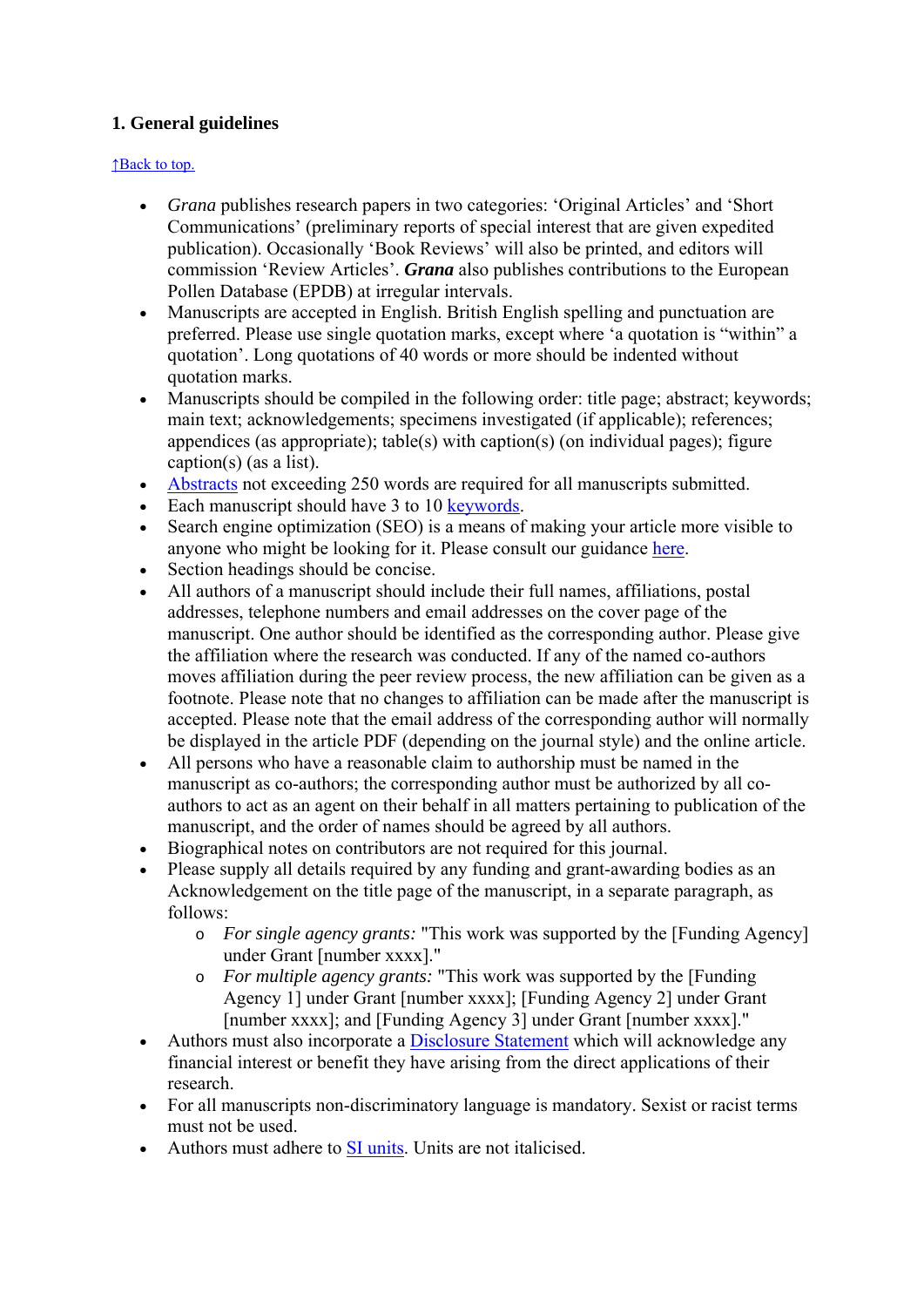When using a word which is or is asserted to be a proprietary term or trade mark, authors must use the symbol ® or TM.

## **2. Style guidelines**

#### ↑Back to top.

## *Main text*

**Organise the paper:** Introduction, Materials and methods, Results, Discussion, Conclusions, Acknowledgements, Specimens investigated, and References.

Papers should be consistently written in British English following the conventions of the Oxford English Dictionary. All text should be formatted as it is to appear in the journal (i.e., italicised text to be *italicised* and bold to be in **bold** ). Note that in italicised headings words that would normally be in italics (e.g., names of genera and lower ranked taxa) should be in non-italic font.

**Please note:** While 'Original Articles' in *Grana* have no length and size limit, 'European Pollen Data Base (EPDB)' contributions are standardised reports and should fit on three pages including the pollen diagram. Therefore, EPDB contributions should not exceed 8000 characters including spaces. Please consider the latest issue of the journal to adopt the standardised style of EPDB contributions.

**Spell out:** all numbers from one to ten inclusively, any number that begins a sentence, generic names that begin sentences, generic names when mentioned the first time in a paragraph, and compass points (i.e., north-east not NE).

Use the en-dash (–) when giving ranges of e.g., size, measurements, pages, geological stages, years, figure references, etc. (i.e., 4–7 µm, p. 56–59, Triassic–Jurassic, 1959–1963, Figure 3A–B, etc.), but use a hyphen (-) in compound words (e.g., north-east, well-preserved, selfpollination, S-haplotype).

**Abbreviations and symbols** should conform to those in *Biological Abstracts* . SI units (Système International d'Unités) should be used throughout (see http://physics.nist.gov/cuu/Units/index.html ).

**Authorities for species** should either be given the first time the name is mentioned in the text or alternatively 'Specimens investigated' lists can be used to cite the authorities of species.

**Scientific names** of genera and taxa of lower rank must be in *italics* . Scientific names of genera and species should follow the International Plant Names Index, IPNI (see http://ipni.org/ipni/plantnamesearchpage.do ) for plants and the Index Fungorum (see http://www.indexfungorum.org/names/Names.asp ) for fungi.

Contributors to *Grana* are recommended to use the **palynological terms** adopted by the International Federation of Palynological Societies (IFPS), 'Glossary of Pollen and Spore Terminology' (Punt et al., 2007; doi:10.1016/j.revpalbo.2006.06.008) or 'Pollen Terminology – An illustrated handbook' (Hesse et al. 2009).

Note the difference between **contractions and abbreviations!** Abbreviations are words that are shortened by deletion of letters including the last letter and should end in a full stop.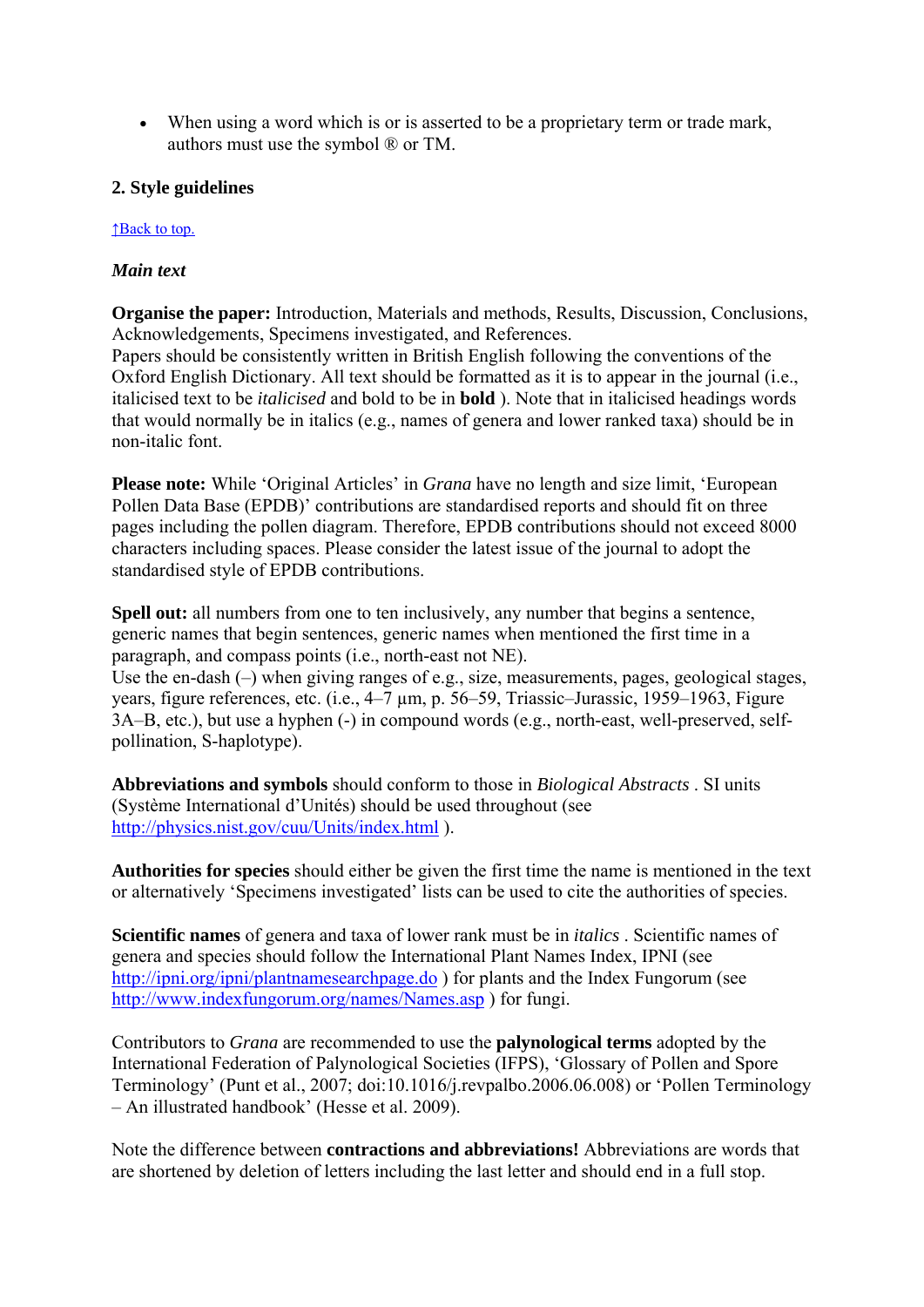Contractions are words shortened by the deletion of letters excluding the last letter of the word and should not terminate in a full stop. For example, 'figures' is contracted to 'figs' but 'figure' is abbreviated to 'fig'. This also should be observed in reference lists: please note the difference between one editor, (Ed.), and two or more, (Eds).

Please further note that the **first paragraph after any main heading is not indented** but all subsequent paragraphs in the section are indented.

## *Headings*

Three orders of heading are available. Pay particular attention to the formatting given:

#### 1. **Results**

- 2. *Description of pollen grains*
- 3. *Exine structure.* This heading is followed by a period, an em-dash and text on the same line (as shown here).

#### *Title*

The title should be: 1) concise and informative (short subtitles are encouraged), 2) be in bold with no caps except after the colon in a compound title, 3) include a short running headline of no more than 40 characters incl. spaces.

#### *Author names and affiliations*

Complete author names should be given here in full capitals, author affiliations are indicated by superscript numbers if more than one. Author affiliations are given in the next line in an abbreviated format (Institute, City, Country, but no e-mail address here) in regular italic font. The full correspondence address (including the e-mail address) is given below the base line of the cover page, including full postal details. Please see recent issues for the correct format.

#### *Abstract & keywords*

A short abstract not exceeding 250 words should appear directly below the affiliations. The abstract must be clear and concise and should distil in brief the important findings of the study. It should not be a summary of the paper.

Where the paper describes new taxa these should also be included.

*Keywords :* Three to ten keywords are required for each submission. These should not include words mentioned in the title.

## *Introduction*

Begin the introduction on a new page. This section should be concise but provide the reader with enough up to date background information to understand the problems raised and discussed in the paper. Do not include any results in this section. This section should have no heading.

#### *Materials and methods*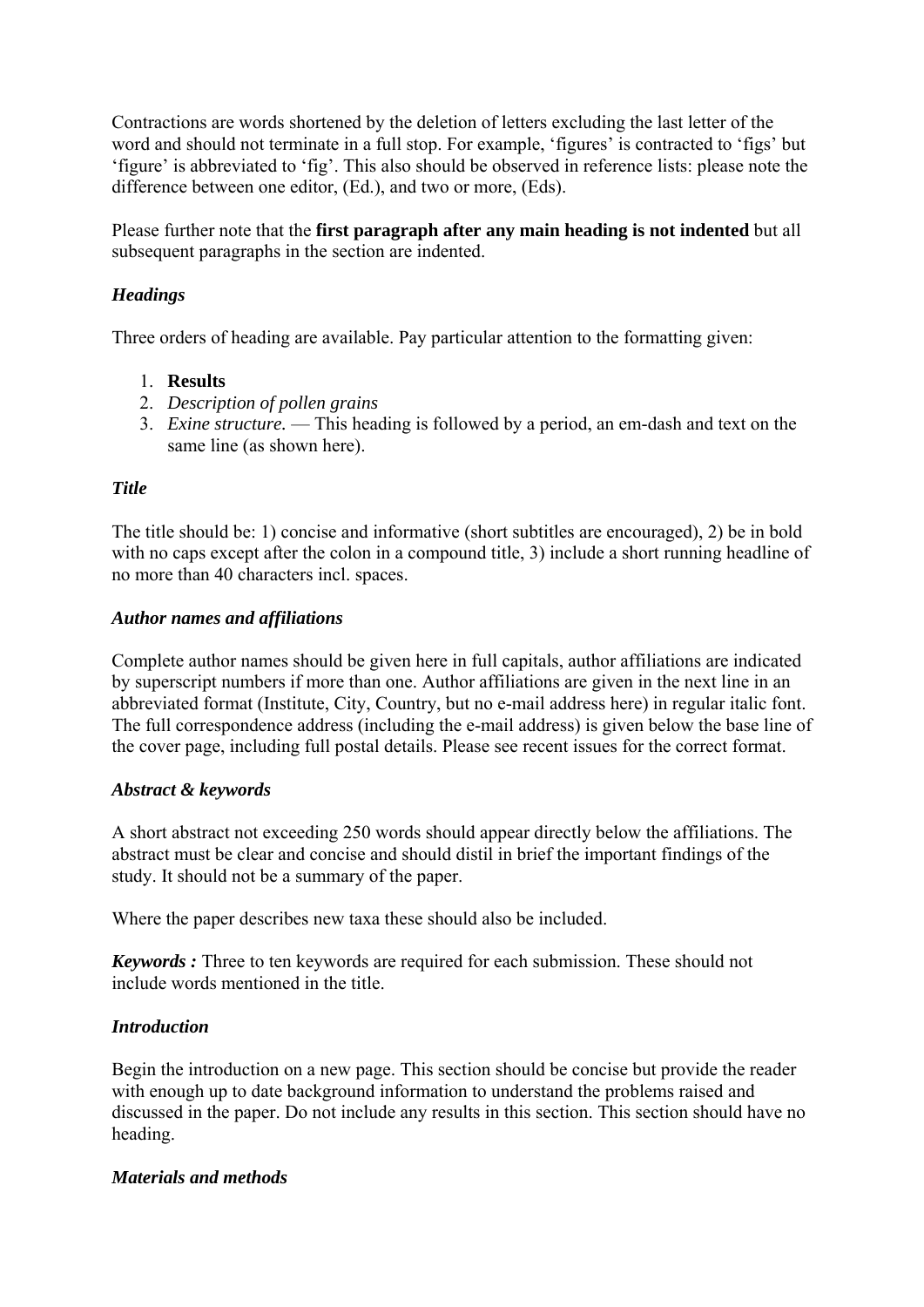This section should outline in enough detail the nature of the material and the methods used so another researcher could repeat them. Do not include any results in this section.

## *Results*

Primary data and observations that form the basis for the Discussion that follows should be included in this section. Avoid the use of statements such as "Table I shows …" or "…. as shown in Figure 1" or "In Table I …". Acceptable usage is a statement or sentence followed by the relevant reference in parentheses (Figure 1, Table I).

Note that Figure, Table and Appendix are spelt out in full and are neither abbreviated (i.e., fig. tab., app.) nor contracted (i.e. figs, tabs, apps).

#### *Discussion*

This section should provide an interpretation of the results and should not contain any additional primary results or data.

#### *Conclusions*

Please include a separate Conclusion outlining the importance of the work and the main findings.

#### *Acknowledgements*

Should be inserted after the Conclusions. When acknowledging individual persons, always give affiliation, city, country; avoid titles.

## *Specimens investigated*

Where necessary a list of specimens examined can be included here. As a guide format them in the following manner:

Taxon, Authority(ies). Country: Province etc., Sampling site. Collector(s), Date. Collection: Name, No, Herbarium (Official acronym/No.).

New taxa should appear in bold. Please consult the latest issue of the journal for style.

## *References in text*

The references should be cited in the text as, Kuprianova (1973a) or where referring to particular text or figures as "… with short colpi spirally arranged (Dessein et al. 1978, figures 55, 56)" or "… distant transport of grass inconsiderable (Hyde & Williams 1945, p. 95)". When referring to a figure from another paper, do not capitalise the word 'figure'; this will help distinguish between the figures you are referring to and the Figures in your own paper. References with three or more authors should be abbreviated to first author et al. (not italicised and with a period after the 'al.') in the text.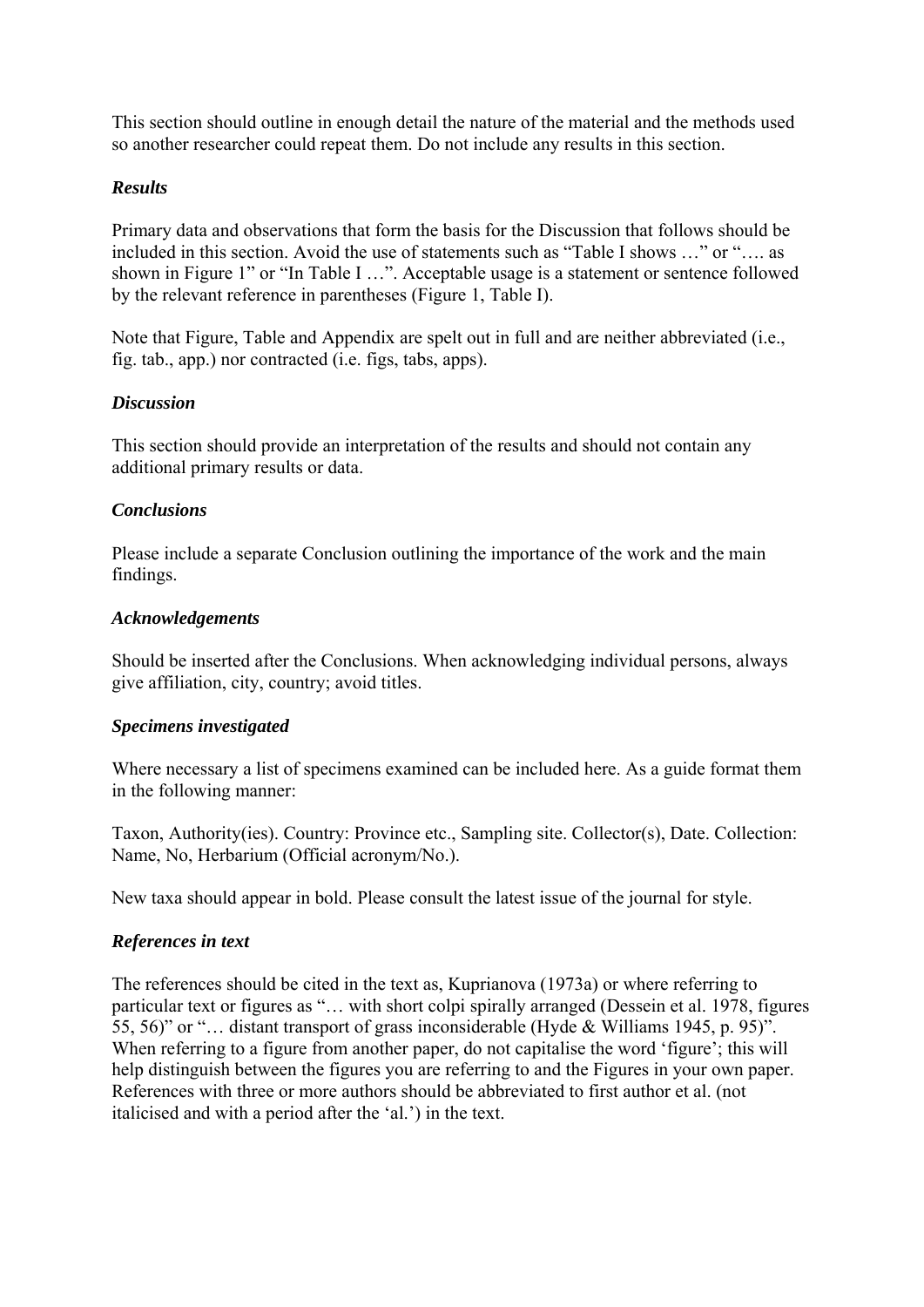Note that the authors are **not** separated from the year by a comma, and that they should appear in chronological order. Where multiple papers are cited the papers should be separated by semicolons (e.g., Cantrill 1995, 1996; Friis et al. 2002a; Poole et al. 2005).

In the case of authors of plant taxa: *Sida ammophila* F. Muell. 1967. Authority names of plant taxa (genera and species) should follow The International Plant Names Index, IPNI ( www.ipni.org/ ). Standard abbreviation of author names may be used; in case of two or more authors, use the Latin 'et'.

In referring to personal communications please follow this style (C. Darwin, pers. comm., 13 January 2014).

Note the usage of 'and' versus the ampersand  $(\mathcal{X})$  and Latin 'et' so that in a sentence Hyde **and** Williams (1945), in parentheses (Hyde **&** Williams 1945), but in a plant authority (Hyde **et** Williams 1945).

## *Reference list*

Only printed publications cited in the text, tables, and figures should appear in the Reference list. Pay particular attention to ensure all cited references appear in the list and that all references in the list are cited. Please cross-check these before submitting your article. List references alphabetically under the author or editor name regardless of the number of authors. Where more than one publication by the same set of authors is listed these should be listed chronologically. Use **Arabic numerals for volume numbers, do not include part numbers** except where the journal paginates each part individually from page one. **Provide journal titles in full.**

**Pay particular attention to the format of the references;** please consult the latest issue of the journal for style. Where a title has been transliterated or translated, the original language should be stated in parentheses at the end of the reference. Please check for **correct spelling** in all titles, especially in non-English titles (i.e. in German titles initial capital letters should be used for proper nouns)!

You may download an Endnote style for Grana . On your computer, browse to "Local Disc (C:)/Program Files/Endnote #/ and copy or move the file sgra.ens into the "Styles" folder (NOTE: the symbol # should be replaced by the version of your Endnote, e.g. Endnote 9). In your Endnote application, you may then select the Grana style using the drop-down menu or by clicking "Select Another Style".

#### *Examples*

*Research papers.* 

Gabarayeva NI, Grigorjeva VV. 2013a. Experimental modelling of exine-like structures. Grana 52: 241–257.

*Papers published online ahead of print*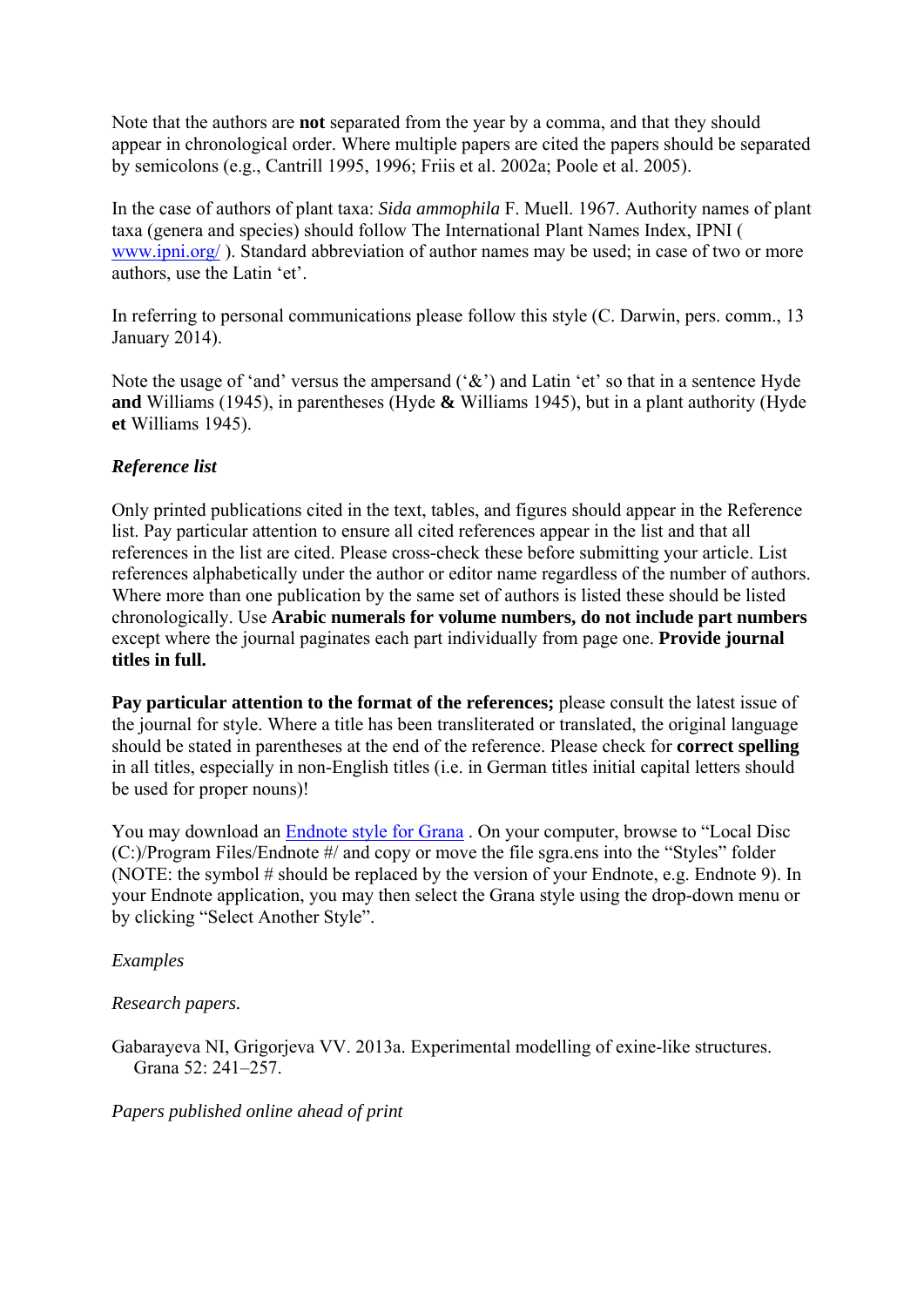Almaguer M, Aira M-J, Rodríguez-Rajo F-J, Rojas T-I. 2013. Study of airborne fungus spores by viable and non-viable methods in Havana, Cuba. Grana, in press. doi:10.1080/00173134.2013.829869.

**Please note:** Include the doi number: A search for the doi will always be directed to the most recent version, so the reader will be able to find the final published paper as soon as it appears.

#### *Online-only journals*

Sivaguru M, Mander L, Fried G, Punyasena SW. 2012. Capturing the surface texture and shape of pollen: A comparison of microscopy techniques. PLoS ONE 7: e39129. doi:10.1371/journal.pone.0039129.

**Please note:** Include the doi number after the volume and article number.

#### *Book.*

Hesse M, Halbritter H, Weber M, Buchner R, Frosch-Radivo A, Ulrich S. 2009. Pollen terminology – An illustrated handbook. Wien, New York: Springer.

## *Book chapter.*

Blackmore S. 1992. Scanning electron microscopy. In: Nilsson S, Praglowski J, eds. Erdtman's handbook of palynology, 403–431. Copenhagen: Munksgaard.

## *Conference proceedings/abstracts.*

Polevova S. 2009. An attempt of ion etching processing for revealing surface structure of modern pollen grains. Abstracts of the 8th European Palaeobotany-Palynology Conference, Budapest, Hungary, 6–10 July 2009, 18–19.

**Please note:** Include title, locality and dates of the conference.

## *Theses.*

Harley MM.1996. Palm pollen and the fossil record. PhD Thesis, University of East London, London, UK.

## *Software/Databases.*

Statsoft. 2011. Statistica, Version 7.1. Statsoft, Inc., Tulsa, OK, http://www.statsoft.com.

Weber M, Buchner R. 2013. PalDat – Palynological Database. http://www.paldat.org; accessed 24 March 2013.

*Tables*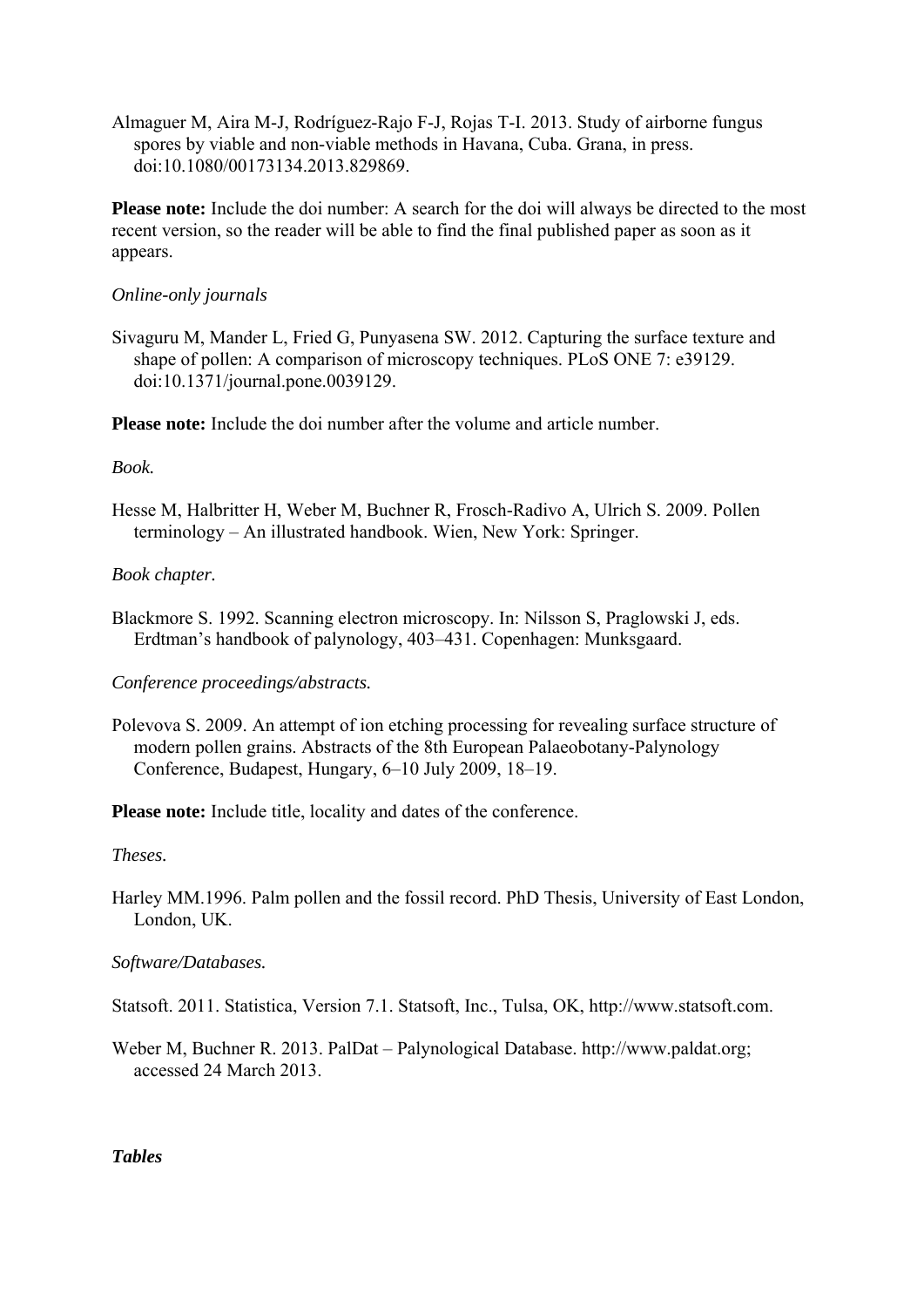Each table has to be uploaded as a separate file. They should be numbered with **Roman numerals (e.g., I, II, III, …)** according to their sequence in the text, and have a short selfexplanatory heading. Use SI units. Tables should not include vertical rules, but horizontal rules should separate column headings from the content. Authors should keep in mind **the page layout of the journal when designing tables.** Tables that fit onto one printed page are preferred. Detailed explanations of symbols, units, and abbreviations should follow below the table.

## *Illustrations*

Please pay particular attention to the guidelines below. The editorial office cannot undertake preparation of manuscripts and illustrations not conforming to journal style. **Manuscripts of insufficient quality will be returned immediately without refereeing.** A high standard of illustration (both line and photo) is an editorial priority.

All figures must be sent electronically and at adequate resolution, care and attention to these guidelines are essential as importing graphics packages can often be problematic.

- Figures must be saved **individually and separate to text** . Please do not embed figures in the manuscript file.
- All illustrations should be prepared for printing to fit  $80 \times 240$  mm (column width) or 169 mm in width by up to 240 mm in length (full page). **It is preferred that the fullpage length is not used and that authors keep in mind that the caption will be placed underneath the figure** . In the event that full-page length is necessary for plates, captions will have to appear on adjacent pages.
- Computer prepared photographic images must have a minimum resolution of **350 dpi** at the final publication size, colour figures minimum **600 dpi** . Lower resolutions are not acceptable.
- Figures should be numbered with **Arabic numerals (e.g., 1, 2, 3, …)** according to their sequence in the text.
- $\bullet$  All figures must be numbered in the order in which they appear in the paper (i.e., Figure 1, Figure 2). In multi-part figures, each part should be labelled (i.e., Figure 1A, Figure 1B).
- Avoid the use of colour and tints for purely aesthetic reasons.
- Avoid **SEM and light microscopy images on the same** multi-part figure.
- Figure captions must be saved **separately as part of the file containing the complete text of the paper** , and numbered correspondingly.
- $\bullet$  The filename for the graphic should be descriptive of the graphic (e.g., Figure 1.tiff, Figure2a.eps).
- Files should be saved and submitted as one of the following file formats: TIFF (Tagged Image File Format; **preferred!** ), PostScript or EPS (Encapsulated PostScript), and should contain all the necessary font information and the source file of the application (e.g., CorelDraw/Mac, CorelDraw/PC). For reducing file sizes, LZW compression while saving the file may be used.
- Please submit line art as CorelDraw, Adobe Illustrator, or EPS files. These must be at a minimum resolution of **800 dpi** at publication size. High resolution may be necessary where fine line detail is present. Graphical results (graphs, diagrams, etc.) from statistical software packages might be **printed from the original software directly into PDF files**, which then can be submitted.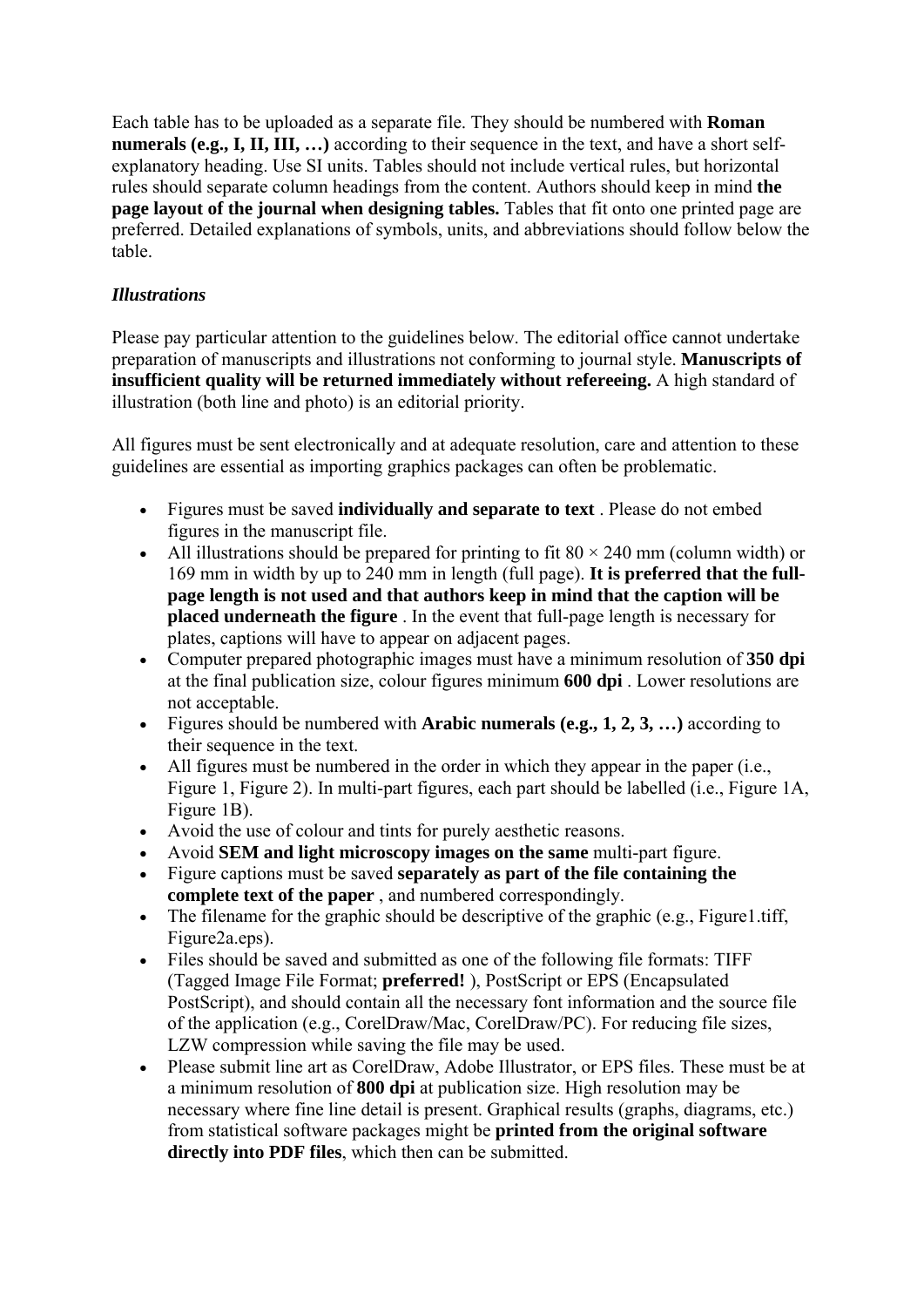*Please note that it is in the author's interest to provide the highest quality figure format possible. Please do not hesitate to contact our Production Department if you have any queries.*

Compound figures with more than one micrograph or photo should be referred to by a single figure reference (e.g., Figure 1), and individual parts should be labelled with capitalised letters in the **lower left-hand corner** . Lettering should be of a **sans-serif type** (i.e., fonts without serifs such as Arial) with a minimum published size of 4.2 mm (12 pt). Lettering should run from left to right and illustrations should be separated from each other by a **uniform gutter of 2 mm** . Avoid mixing SEM, TEM and LM micrographs on the same compound figure, as the differences in contrast and tonal range between each type of micrograph make it impossible to adequately render the plate during printing. The principle of orientation of pollen grains/spores suggested by G. Erdtman (1952, p. 17) should be applied with polar axes oriented vertically. Descriptive labelling in the figures should be clearly readable, and all lettering should have a minimum published size of 6 pt (2.1 mm) for labelling items on photographs or in line art is recommended and a maximum size of 10 pt is suggested.

Use a **scale bar** to indicate magnifications and place in the lower right corner if possible.

Note electronic scale bars and lettering produced by SEM graphics packages are inadequate and must be **removed** .

Computer drawn figures are accepted provided they are of high quality. **Please note that graphs produced by many statistic packages are rarely adequate.** In particular, letter quality on axes and captions are often poor. Such figures should **be printed from the original software into PDF files** or exported into an accepted graphics package and lettering rendered using a text function. Authors should note that .dot, .bmp, and .pat fillings should be avoided. Do not use postscript filling patterns as these are often based on bitmap patterns that result in screening patterns during final reproduction. When filling illustrations, use fills such as lines, tints or solids. A minimum of 4% tint can be reproduced. Line width minimum is 0.25 pt (0.09 mm). Also avoid the use of bitmap scans to render text and detail. Text should be saved as text at a minimum text size of 6 pt (2.1 mm).

Microsoft Excel graphs are also acceptable. Note that vertical axes must all be at the same scale especially where the paper compares between them. Otherwise they should be produced as separate figures. Avoid 3d plots when presenting 2d data.

#### *Table and figure captions*

Figure captions should include a statement at the end of each caption about reproduction size (e.g., at full page width, at column width). They should be typed in the journal format. Explanations should be brief and authors should keep in mind that captions will be placed below figures.

*Example*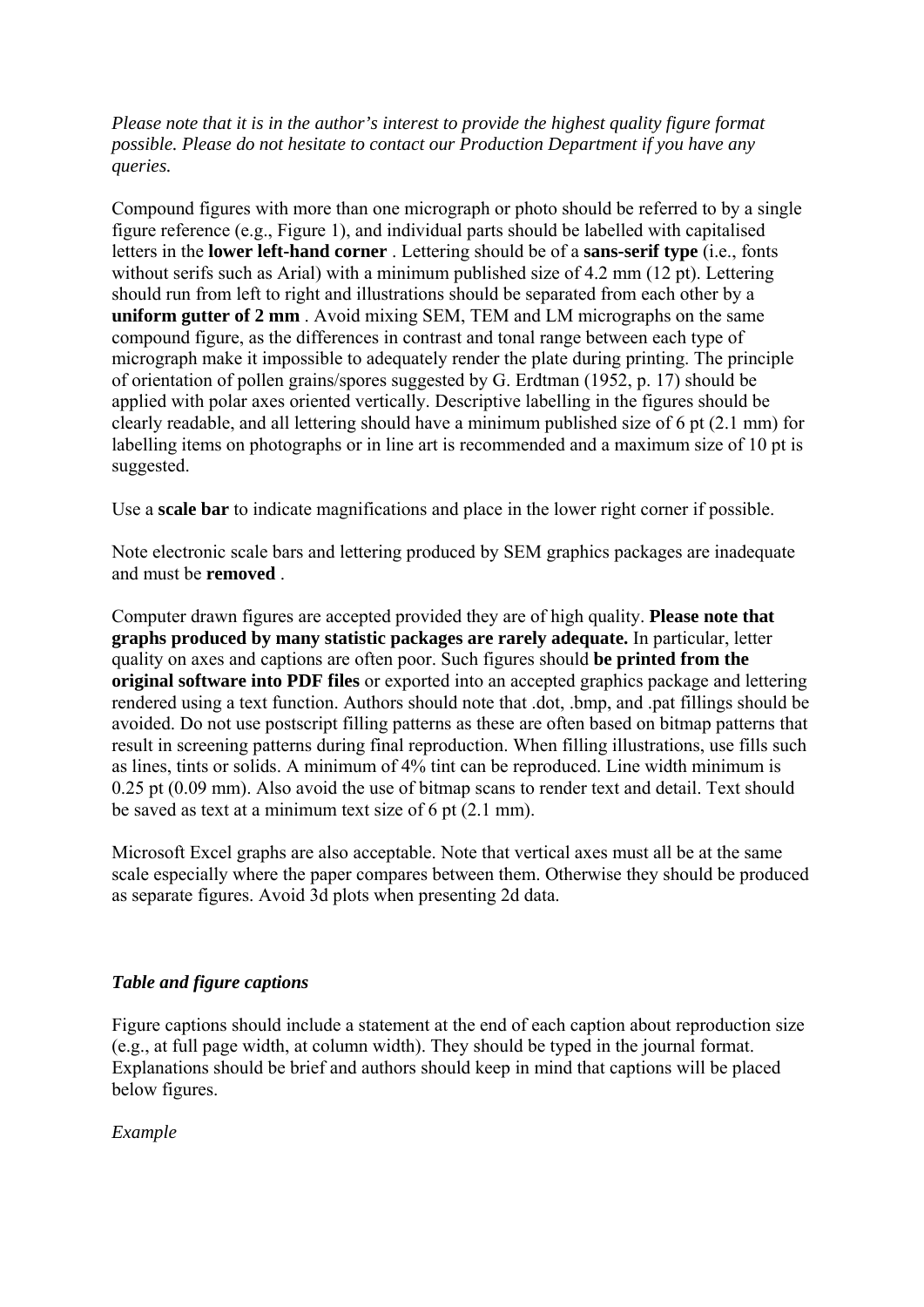**Figure 1. A.** Pollen grain of *Helianthus annuus*, equatorial view; specimen NRM S140358. **B.** Pollen grain of *Helianthus annuus*, polar view; specimen NRM S140359. **C.** Pollen grain of *Helianthus annuus*, cross-section through pollen grain wall; specimen NRM S140360. **D.** Pollen of *Helianthus annuus*, overview, note the particular surface; specimen NRM S140358. Abbreviations: c, colpi; e, exine; pw, pollen wall. Scale bars: 100 µm (A–C), 50 µm (D).

 $\bullet$ Guide to using mathematical scripts and equations.

#### **3. Publication charges**

↑Back to top.

#### **Submission fee**

There is no submission fee for *Grana*.

#### **Page charges**

There are no page charges for *Grana*.

#### **Colour charges**

Authors should restrict their use of colour to situations where it is necessary on scientific, and not merely cosmetic, grounds. Colour figures will be reproduced in colour in the online edition of the journal free of charge. If it is necessary for the figures to be reproduced in colour in the print version, a charge will apply. Charges for colour pages are £250 per figure (\$395 US Dollars; \$385 Australian Dollars; 315 Euros). If you wish to have more than 4 colour figures, figures 5 and above will be charged at £50 per figure (\$80 US Dollars; \$75 Australian Dollars; 63 Euros). Waivers may apply for some articles – please consult the Production Editor regarding waivers. *Grana* has a limited number of printed colour pages free of charge per volume, which will be allocated in a reasonable way by the Editorial Office.

Depending on your location, these charges may be subject to Value Added Tax.

## **4. Reproduction of copyright material**

#### ↑Back to top.

If you wish to include any material in your manuscript in which you do not hold copyright, you must obtain written permission from the copyright owner, prior to submission. Such material may be in the form of text, data, table, illustration, photograph, line drawing, audio clip, video clip, film still, and screenshot, and any supplemental material you propose to include. This applies to direct (verbatim or facsimile) reproduction as well as "derivative reproduction" (where you have created a new figure or table which derives substantially from a copyrighted source).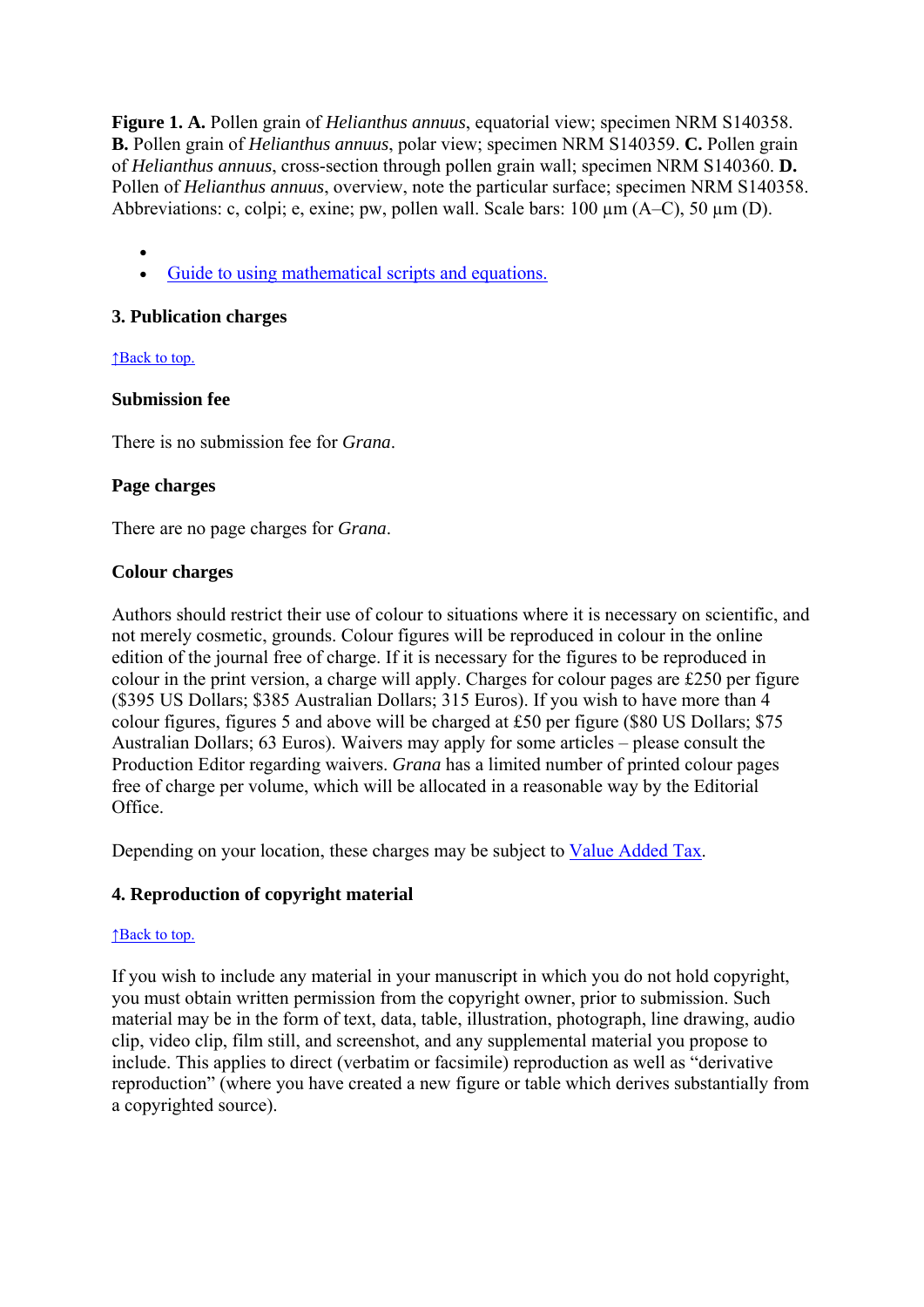You must ensure appropriate acknowledgement is given to the permission granted to you for reuse by the copyright holder in each figure or table caption. You are solely responsible for any fees which the copyright holder may charge for reuse.

The reproduction of short extracts of text, excluding poetry and song lyrics, for the purposes of criticism may be possible without formal permission on the basis that the quotation is reproduced accurately and full attribution is given.

For further information and FAQs on the reproduction of copyright material, please consult our Guide.

## **5. Supplemental online material**

#### ↑Back to top.

Authors are encouraged to submit animations, movie files, sound files or any additional information for online publication.

• Information about supplemental online material

## **Manuscript submission**

#### ↑Back to top.

All submissions should be made online at the *Grana* Scholar One Manuscripts website. New users should first create an account. Once logged on to the site, submissions should be made via the Author Centre. Online user guides and access to a helpdesk are available on this website.

Manuscripts may be submitted in any standard editable format, including Word and EndNote. These files will be automatically converted into a PDF file for the review process. LaTeX files should be converted to PDF prior to submission because ScholarOne Manuscripts is not able to convert LaTeX files into PDFs directly. All LaTeX source files should be uploaded alongside the PDF.

Click here for information regarding anonymous peer review.

# **Copyright and authors' rights**

#### ↑Back to top.

To assure the integrity, dissemination, and protection against copyright infringement of published articles, you will be asked to assign to Collegium Palynologicum Scandinavicum, via a Publishing Agreement, the copyright in your article. Your Article is defined as the final, definitive, and citable Version of Record, and includes: (a) the accepted manuscript in its final form, including the abstract, text, bibliography, and all accompanying tables, illustrations, data; and (b) any supplemental material hosted by Taylor & Francis. Our Publishing Agreement with you will constitute the entire agreement and the sole understanding between Collegium Palynologicum Scandinavicum and you; no amendment,